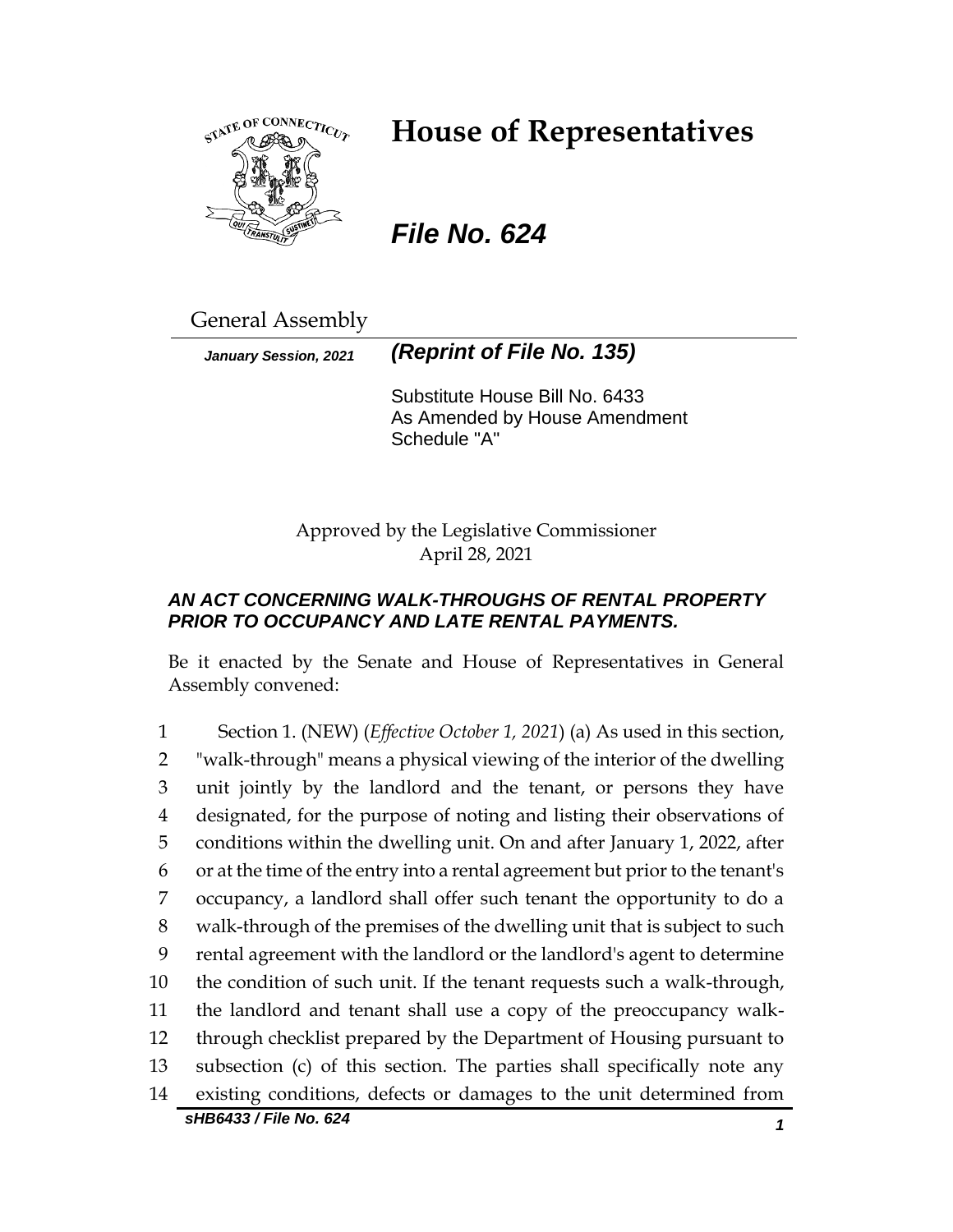such walk-through. After the walk-through, each party shall sign duplicate copies of the checklist and each shall receive a copy.

 (b) Upon the tenant's vacating of the dwelling unit, the landlord may not retain any part of the security deposit collected under chapter 831 of the general statutes for any condition, defect or damage that was noted in the preoccupancy walk-through checklist. Such walk-through checklist shall be admissible, but shall not be conclusive, as evidence of the condition of the dwelling unit at the beginning of a tenant's occupancy in any administrative or judicial proceeding.

 (c) Not later than January 1, 2022, the Department of Housing shall (1) prepare a standardized walk-through checklist for a landlord and tenant to use to document the condition of a dwelling unit during a preoccupancy walk-through under subsection (a) of this section, and (2) make such checklist available on its Internet web site.

 (d) The provisions of this section shall not apply to any tenancy pursuant to a rental agreement entered into prior to January 1, 2022.

 Sec. 2. Subsection (a) of section 47a-4 of the general statutes is repealed and the following is substituted in lieu thereof (*Effective October 1, 2021*):

 (a) A rental agreement shall not provide that the tenant: (1) Agrees to waive or forfeit rights or remedies under this chapter and sections 47a- 21, 47a-23 to 47a-23b, inclusive, 47a-26 to 47a-26g, inclusive, 47a-35 to 47a-35b, inclusive, 47a-41a, 47a-43 and 47a-46, or under any section of the general statutes or any municipal ordinance unless such section or ordinance expressly states that such rights may be waived; (2) authorizes the landlord to confess judgment on a claim arising out of the rental agreement; (3) agrees to the exculpation or limitation of any liability of the landlord arising under law or to indemnify the landlord for that liability or the costs connected therewith; (4) agrees to waive his right to the interest on the security deposit pursuant to section 47a-21; (5) agrees to permit the landlord to dispossess him without resort to court order; (6) consents to the distraint of his property for rent; (7)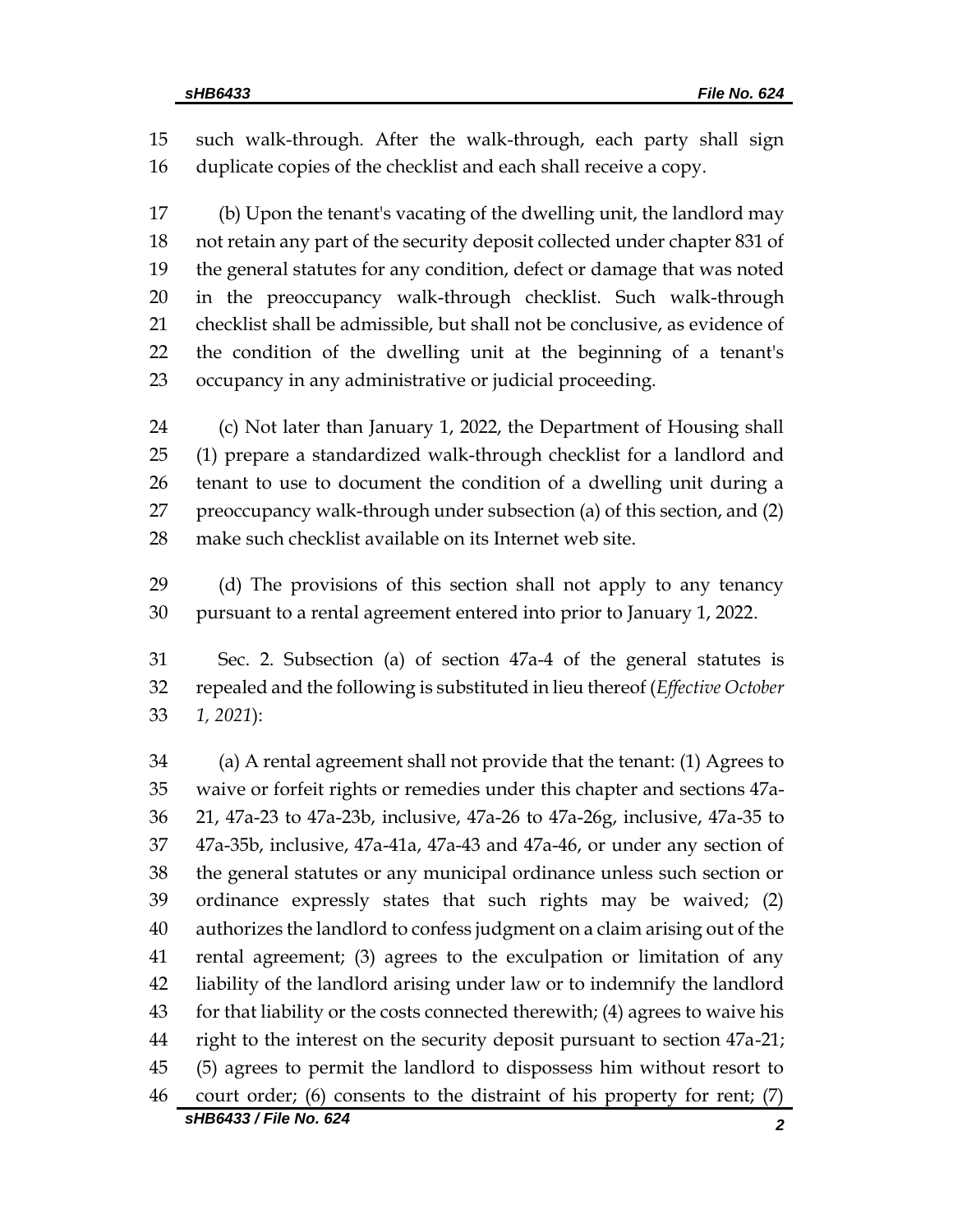*sHB6433 / File No. 624 3* agrees to pay the landlord's attorney's fees in excess of fifteen per cent of any judgment against the tenant in any action in which money damages are awarded; (8) agrees to pay a late charge prior to the expiration of the grace period set forth in section 47a-15a, as amended by this act, or to pay rent in a reduced amount if such rent is paid prior 52 to the expiration of such grace period;  $(9)$  agrees to pay a late charge on 53 rent payments made subsequent to such grace period, in an amount exceeding the amount set forth in section 47a-15a, as amended by this act; or **[**(9)**]** (10) agrees to pay a heat or utilities surcharge if heat or utilities is included in the rental agreement. Sec. 3. Section 47a-15a of the general statutes is repealed and the following is substituted in lieu thereof (*Effective October 1, 2021*): (a) If rent is unpaid when due and the tenant fails to pay rent within nine days thereafter or, in the case of a one-week tenancy, within four days thereafter, the landlord may terminate the rental agreement in accordance with the provisions of sections 47a-23 to 47a-23b, inclusive. (b) If a rental agreement contains a valid written agreement to pay a late charge in accordance with subsection (a) of section 47a-4, as 65 amended by this act, a landlord may assess a tenant such a late charge on a rent payment made subsequent to the grace period set forth in subsection (a) of this section in accordance with this section. Such late charge may not exceed five per cent of the delinquent rent payment or, in the case of a rental agreement paid in whole or in part by a governmental or charitable entity, five per cent of the tenant's share of 71 the delinquent rent payment. The landlord may not assess more than one late charge upon each delinquent rent payment, regardless of how long the rent remains unpaid. Any rent payments received by the landlord shall be applied first to the most recent rent payment due. Sec. 4. Section 47a-1 of the general statutes is repealed and the following is substituted in lieu thereof (*Effective October 1, 2021*): As used in this chapter and sections 47a-21, 47a-23 to 47a-23c, inclusive, 47a-26a to 47a-26g, inclusive, 47a-35 to 47a-35b, inclusive, 47a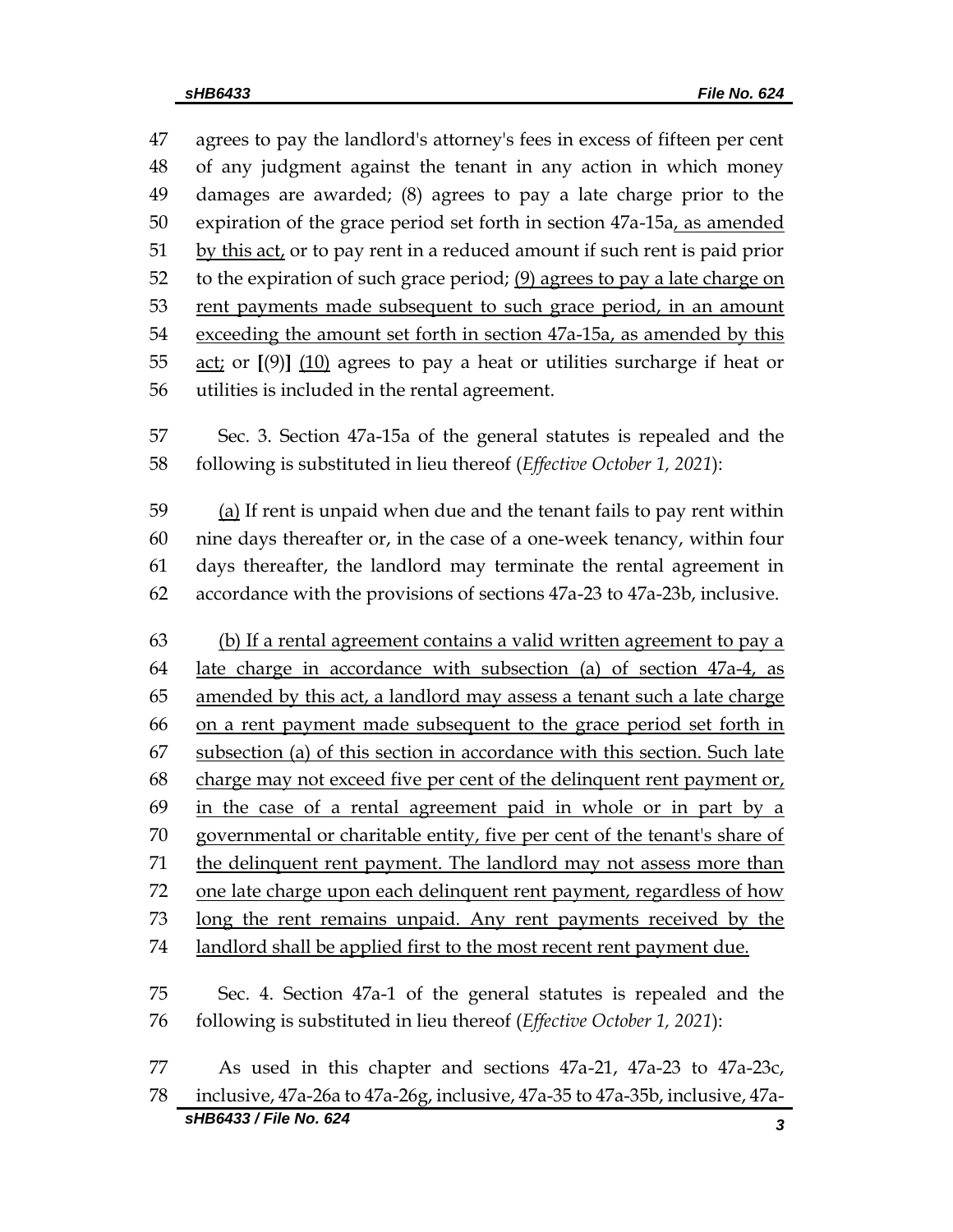41a, 47a-43, **[**and**]** 47a-46 and section 1 of this act:

 (a) "Action" includes recoupment, counterclaim, set-off, cause of action and any other proceeding in which rights are determined, including an action for possession.

 (b) "Building and housing codes" include any law, ordinance or governmental regulation concerning fitness for habitation or the construction, maintenance, operation, occupancy, use or appearance of any premises or dwelling unit.

 (c) "Dwelling unit" means any house or building, or portion thereof, which is occupied, is designed to be occupied, or is rented, leased or hired out to be occupied, as a home or residence of one or more persons.

 (d) "Landlord" means the owner, lessor or sublessor of the dwelling unit, the building of which it is a part or the premises.

 (e) "Owner" means one or more persons, jointly or severally, in whom is vested (1) all or part of the legal title to property, or (2) all or part of the beneficial ownership and a right to present use and enjoyment of the premises and includes a mortgagee in possession.

 (f) "Person" means an individual, corporation, limited liability company, the state or any political subdivision thereof, or agency, business trust, estate, trust, partnership or association, two or more persons having a joint or common interest, and any other legal or commercial entity.

 (g) "Premises" means a dwelling unit and the structure of which it is a part and facilities and appurtenances therein and grounds, areas and facilities held out for the use of tenants generally or whose use is promised to the tenant.

 (h) "Rent" means all periodic payments to be made to the landlord under the rental agreement.

*sHB6433 / File No. 624 4* (i) "Rental agreement" means all agreements, written or oral, and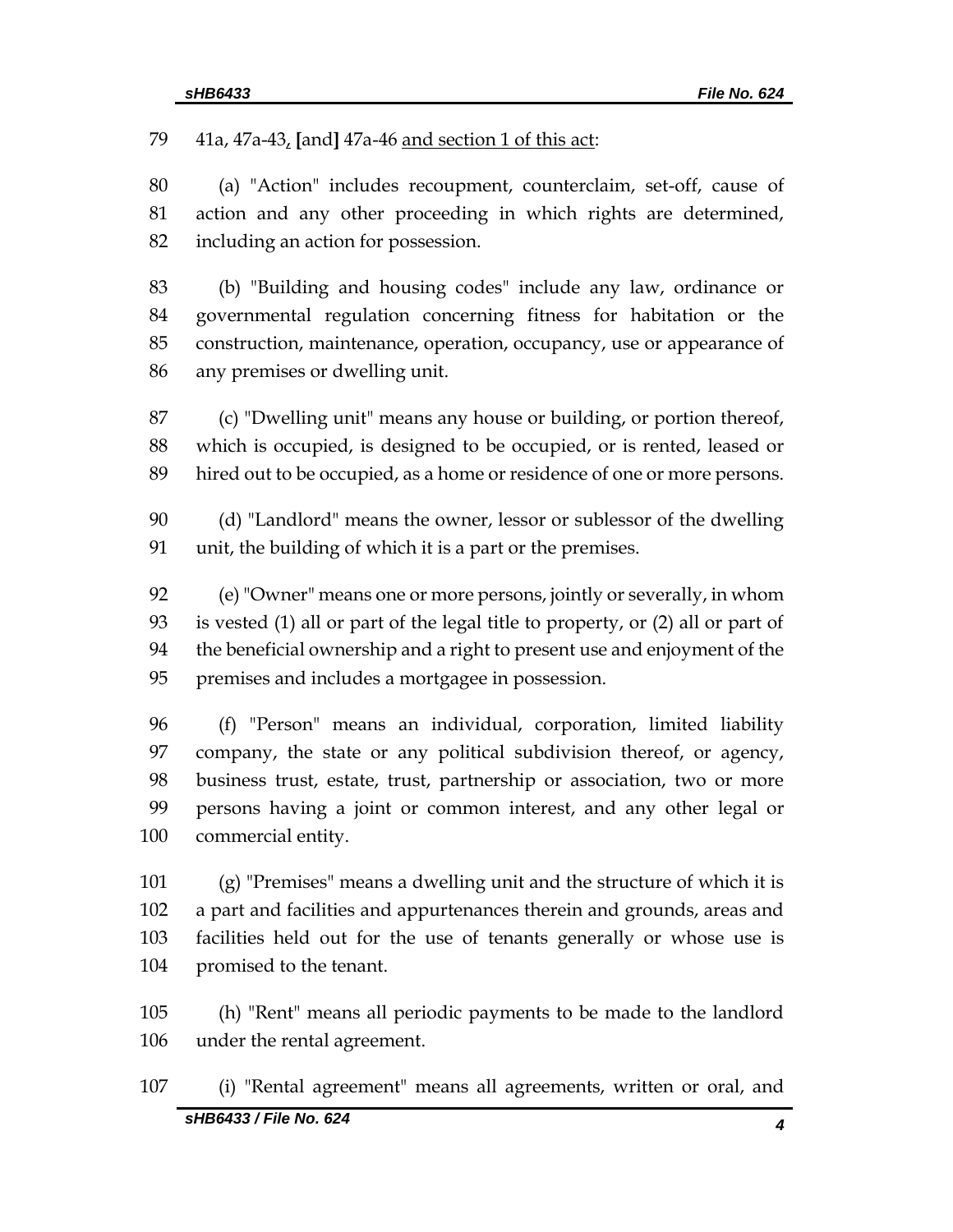valid rules and regulations adopted under section 47a-9 or subsection (d) of section 21-70 embodying the terms and conditions concerning the use and occupancy of a dwelling unit or premises.

 (j) "Roomer" means a person occupying a dwelling unit, which unit does not include a refrigerator, stove, kitchen sink, toilet and shower or bathtub and one or more of these facilities are used in common by other occupants in the structure.

 (k) "Single-family residence" means a structure maintained and used as a single dwelling unit. Notwithstanding that a dwelling unit shares one or more walls with another dwelling unit or has a common parking facility, it is a single-family residence if it has direct access to a street or thoroughfare and does not share heating facilities, hot water equipment or any other essential facility or service with any other dwelling unit.

 (l) "Tenant" means the lessee, sublessee or person entitled under a rental agreement to occupy a dwelling unit or premises to the exclusion of others or as is otherwise defined by law.

 (m) "Tenement house" means any house or building, or portion thereof, which is rented, leased or hired out to be occupied, or is arranged or designed to be occupied, or is occupied, as the home or residence of three or more families, living independently of each other, and doing their cooking upon the premises, and having a common right in the halls, stairways or yards.

| This act shall take effect as follows and shall amend the following<br>sections: |                 |             |
|----------------------------------------------------------------------------------|-----------------|-------------|
| Section 1                                                                        | October 1, 2021 | New section |
| Sec. 2                                                                           | October 1, 2021 | $47a-4(a)$  |
| Sec. 3                                                                           | October 1, 2021 | $47a-15a$   |
| Sec. 4                                                                           | October 1, 2021 | $47a-1$     |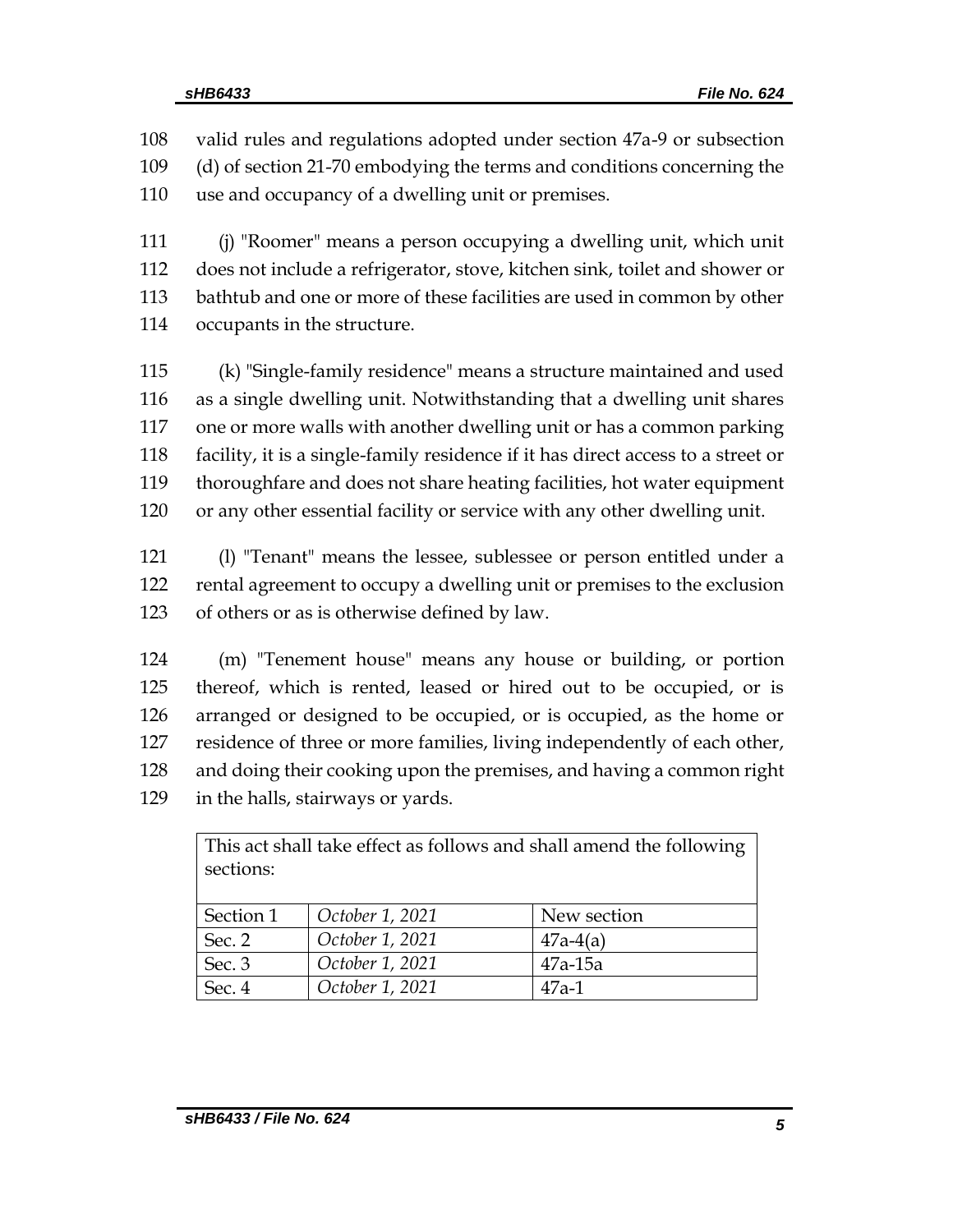*The following Fiscal Impact Statement and Bill Analysis are prepared for the benefit of the members of the General Assembly, solely for purposes of information, summarization and explanation and do not represent the intent of the General Assembly or either chamber thereof for any purpose. In general,*  fiscal impacts are based upon a variety of informational sources, including the analyst's professional knowledge. Whenever applicable, agency data is consulted as part of the analysis, however final *products do not necessarily reflect an assessment from any specific department.*

#### *OFA Fiscal Note*

*State Impact:* None

*Municipal Impact:* None

#### *Explanation*

The bill, which caps late fees for overdue rent and makes changes related to rental unit walk-throughs, is not anticipated to result in a fiscal impact to the state or municipalities. The Department of Housing has the expertise to provide the standardized walk-through checklist required under the bill, and the state is not a direct landlord of residential rental units.

House "A" makes changes to the late fee cap and to the procedure for rental unit inspections and does not change the fiscal impact of the underlying bill.

*The Out Years*

*State Impact:* None

#### *Municipal Impact:* None

*Sources: Department of Housing*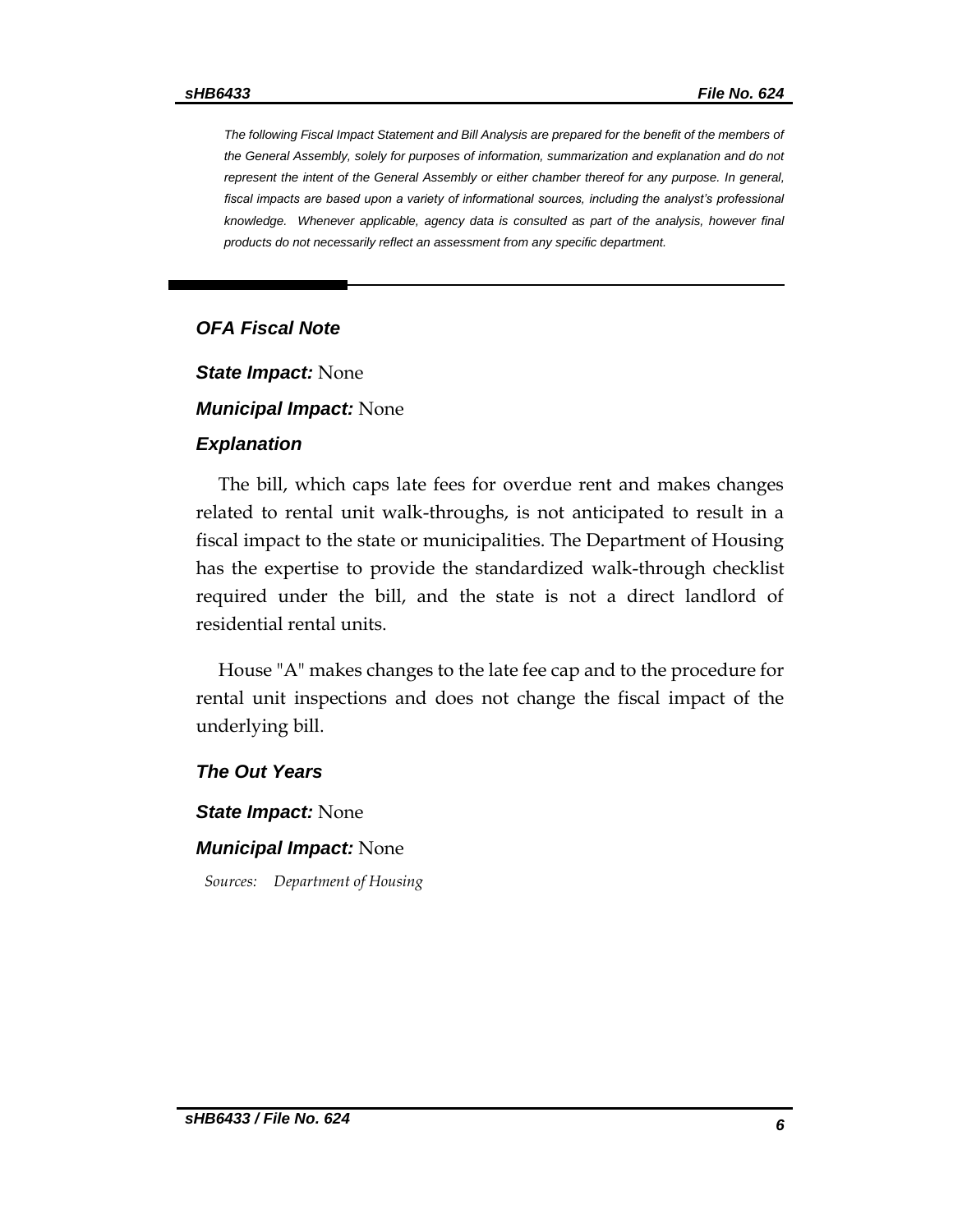## **OLR Bill Analysis sHB 6433 (as amended by House "A")\***

## *AN ACT CONCERNING INSPECTIONS OF RENTAL PROPERTY PRIOR TO OCCUPANCY OR TERMINATION AND LATE RENTAL PAYMENTS.*

#### **SUMMARY**

Beginning January 1, 2022, this bill requires landlords to give tenants the opportunity to request and complete a pre-occupancy "walkthrough" of a dwelling unit after or at the time of entering into a rental agreement. The bill prohibits a landlord from keeping any portion of a tenant's security deposit for conditions specifically identified during the walk-through. Rental agreements entered into before January 1, 2022, are exempt from the bill's walk-through requirements.

Additionally, the bill (1) limits the late charges landlords may impose for overdue rent pursuant to a rental agreement and (2) requires them to apply any rent payments they receive to the most recent payment due.

\*House  $\Delta$ mendment " $\Delta$ " makes numerous changes to the bill's provisions on rental unit inspections, including (1) redefining inspections as walk-throughs and permitting landlords and tenants to designate individuals to complete these walk-throughs on their behalf; (2) requiring landlords and tenants to use a Department of Housing (DOH)-provided checklist for walk-throughs; (3) eliminating the requirement that landlords allow tenants a post-occupancy inspection; and (4) exempting rental agreements entered into before January 1, 2022, from walk-through requirements. It also simplifies the bill's limits on late charges landlords may impose and makes minor and technical changes.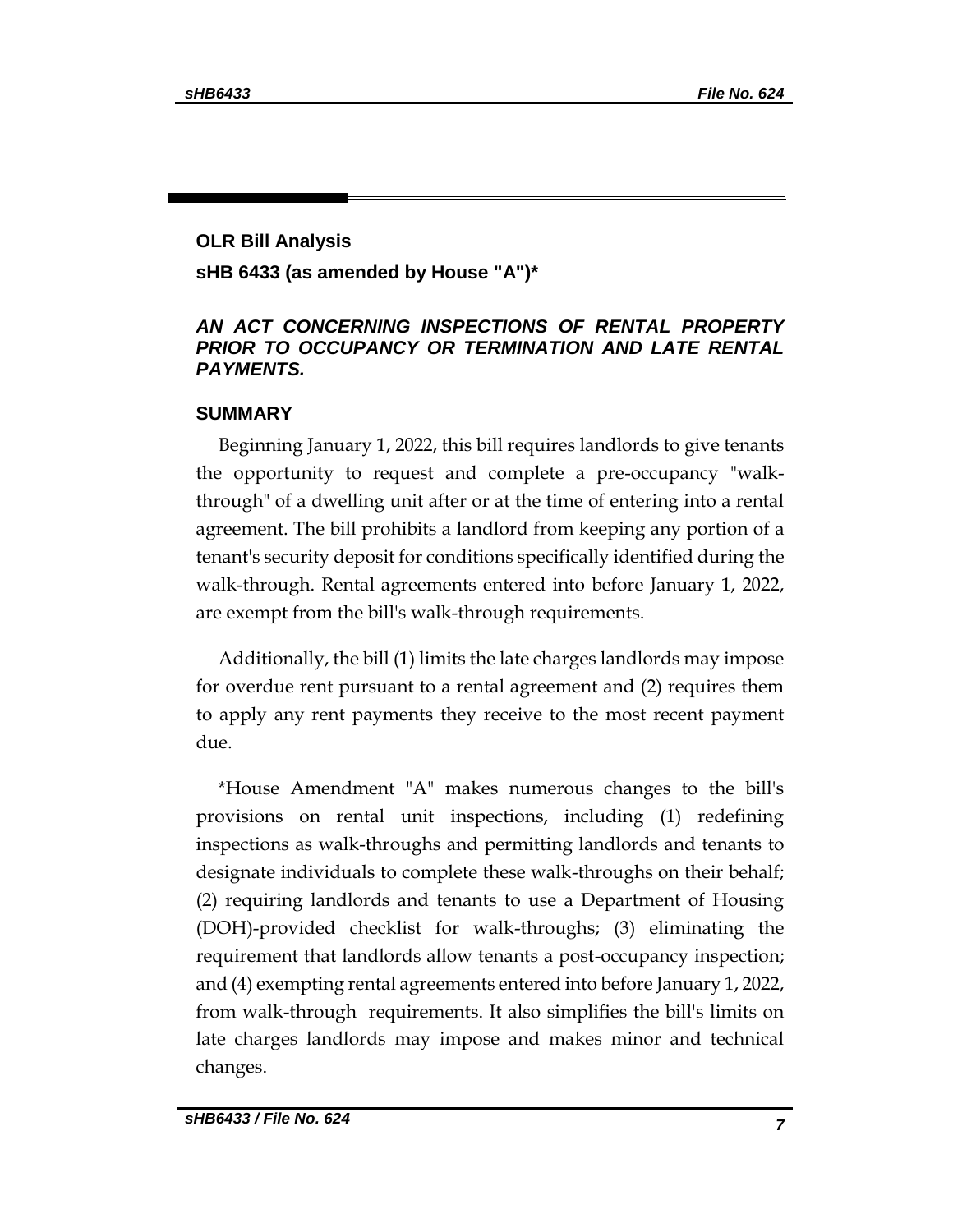EFFECTIVE DATE: October 1, 2021

#### **§§ 1 & 4 — PRE-OCCUPANCY WALK-THROUGHS**

Under the bill, a "walk-through" is a joint, in-person viewing of a dwelling unit's interior by the landlord and tenant, or individuals or agents they designate, to note and list the unit's existing conditions, defects, or damages using a DOH checklist. The bill requires DOH to prepare this standardized pre-occupancy walk-through checklist and make it available on its website by January 1, 2022. Following a walkthrough, landlords and tenants must each sign and receive duplicate copies of the checklist.

The bill prohibits a landlord from keeping any portion of a tenant's security deposit for a condition, defect, or damage noted in the preoccupancy walk-through checklist. In administrative or judicial proceedings, this checklist is admissible, but not conclusive, as evidence of the unit's condition at the beginning of a tenant's occupancy.

### **§§ 2 & 3 — LIMITS ON LATE CHARGES FOR OVERDUE RENT**

By law, if a rental agreement includes a provision requiring tenants to pay a late charge for overdue rent, it must allow tenants a nine-day grace period (or four days for week-to-week tenancies) before imposing the charge. The bill limits the late charges landlords may impose after this grace period has passed.

Under the bill, if a rental agreement contains a valid written agreement to pay late charges after the grace period, the charges cannot exceed 5% of the overdue rent, or 5% of the tenant's share of the rent in the case of rental agreements that are partially paid by a government or charitable entity. The bill prohibits rental agreements from stipulating late charges that exceed this limit.

Additionally, the bill prohibits landlords from assessing more than one late charge on an overdue rent payment and requires that they apply new rent payments to the most recent payment due.

#### **COMMITTEE ACTION**